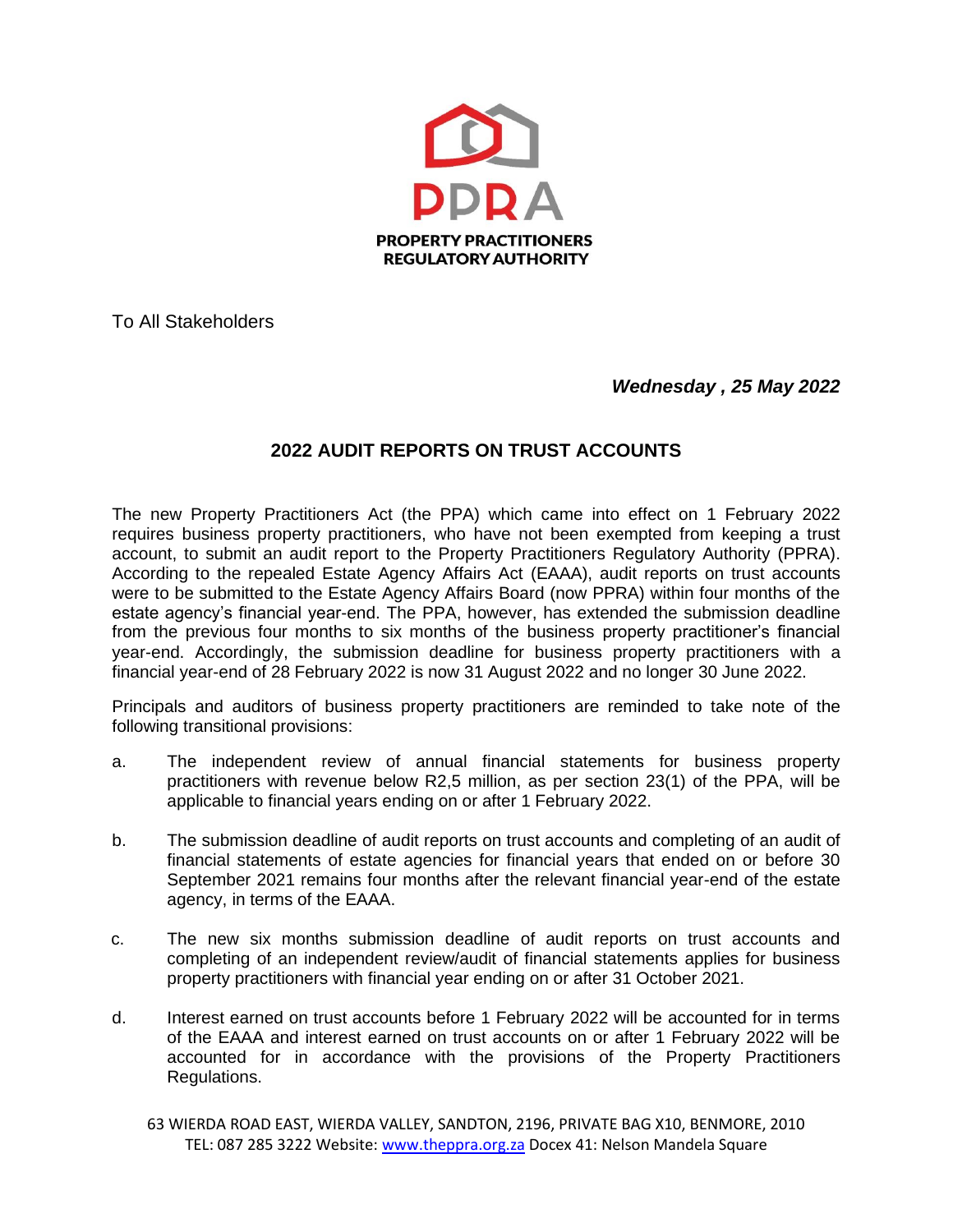e. Audit reports on trust accounts for the financial years indicated in the table below must have audit conclusions on compliance with both EAAA and the PPA due to the overlapping of the applicability of both Acts:

| <b>Financial year-end</b> | <b>Applicability of</b><br>the EAAA | <b>Applicability of</b><br>the PPA | <b>Audit Report on</b><br><b>Trust Account</b><br><b>Submission</b><br><b>Deadline</b> |
|---------------------------|-------------------------------------|------------------------------------|----------------------------------------------------------------------------------------|
| 28 February 2022          | First 11 months                     | Last 1 month                       | 31 August 2022                                                                         |
| 31 March 2022             | First 10 months                     | Last 2 months                      | 30 September 2022                                                                      |
| 30 April 2022             | First 9 months                      | Last 3 months                      | 31 October 2022                                                                        |
| 31 May 2022               | First 8 months                      | Last 4 months                      | 30 November 2022                                                                       |
| 30 June 2022              | First 7 months                      | Last 5 months                      | 31 December 2022                                                                       |
| 31 July 2022              | First 6 months                      | Last 6 months                      | 31 January 2022                                                                        |
| 31 August 2022            | First 5 months                      | Last 7 months                      | 28 February 2023                                                                       |
| 30 September 2022         | First 4 months                      | Last 8 months                      | 31 March 2023                                                                          |
| 31 October 2022           | First 3 months                      | Last 9 months                      | 30 April 2023                                                                          |
| 30 November 2022          | First 2 months                      | Last 10 months                     | 31 May 2023                                                                            |
| 31 December 2022          | First 1 month                       | Last 11 months                     | 30 June 2023                                                                           |

In order to ensure compliance with section  $54(5)(b)$ ,  $54(6)$  and  $55(4)(b)$  of the PPA, principals and auditors of business property practitioners are also reminded to take note of the following:

- f. Principals and auditors should plan their audits of trust accounts to allow sufficient time to have the audits finalised within the prescribed timeframe and the relevant audit reports submitted to the PPRA before the prescribed deadline;
	- g. The sole manner of submission of audit reports to the PPRA is the Auditors Portal, accessible on [https://theppra.org.za/myaudit.](https://theppra.org.za/myaudit) Emailed, hand-delivered, posted or faxed audit reports will not be accepted by the PPRA as having been received;
	- h. All information that auditors may require in relation to the audits of business property practitioners is accessible on the Auditors Portal landing page, available on [https://theppra.org.za/myaudit;](https://theppra.org.za/myaudit)
	- i. In order to avoid the last minute request of Firm PIN Numbers required to submit an audit report, principals are required to get the Firm PIN Number, which starts with the letter "F", well in advance of the submission deadline from the business property practitioner's Fidelity Fund Certificate. Alternatively, this can be requested directly from the PPRA Call Centre at 087 285 3222;
	- j. A business property practitioner whose auditor submits the audit report on the trust account after the prescribed deadline will be liable for a late submission penalty of R20.00 a day, up to a maximum of R5 000.00. The business property practitioner, and not the auditor, will be liable for this late submission penalty.